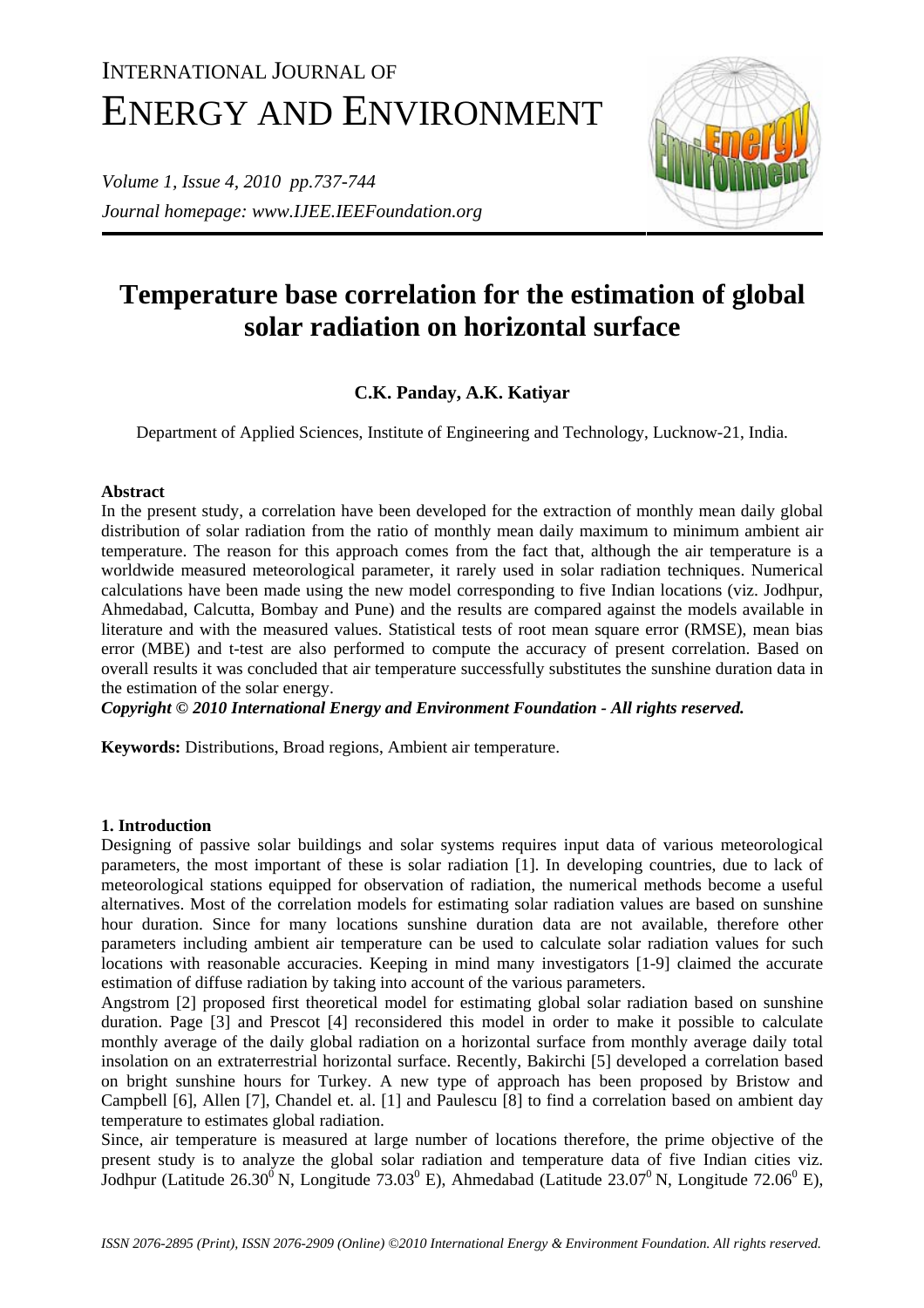Calcutta (Latitude 22.65<sup>0</sup> N, Longitude 88.35<sup>0</sup> E), Bombay (Latitude 19.12<sup>0</sup> N, Longitude 72.85<sup>0</sup> E) and Pune (Latitude 18.53<sup>0</sup>N, Longitude 73.91<sup>0</sup> E) considering first to third order Angstr**ö**m type correlations for India continent to correlate daily global solar radiation with ambient air temperature. Performance of the new constants is checked by comparing present estimated global solar radiation with other available theoretical values along with the measured data for each mentioned station.

#### **2. Data and methodology**

The database considered in this study contains daily global solar radiation on a horizontal surface of the periods between 2001and 2005 of five Indian stations, viz. Jodhpur, Ahmedabad, Calcutta, Bombay and Pune were collected from India Meteorology Department (IMD) Pune, a Government of India organization. The latest computing MATLAB software has been used for the entire analysis.

#### *2.1 Mathematical models*

The following models for evaluating global solar radiation as a function of ambient air temperature are discussed.

#### *2.1.1 Bristow and Campbell model*

Bristow and Campbell [6] suggested the following relationship for daily values of global solar radiation (*H*) as a function of daily extra-terrestrial solar radiation ( $H_n$ ) and temperature difference ( $\Delta T$ ) as:

$$
H/H_0 = A[1 - \exp(-B\Delta T^c)]
$$

(1)

where  $\Delta T = T_{max} - T_{min}$  and A, B and C are the empirical coefficients. The values of A, B and C in Bristow and Campbell's model were taken to be 0.7, 0.004-0.01 and 2.4, respectively.

#### *2.1.2 Allen model*

Allen [7] estimated mean monthly global solar radiation as a function of  $H_{\circ}$ , mean monthly maximum temperature  $(T_M)$ , and mean monthly minimum  $(T_m)$  as:

$$
H/H_0 = K_r (T_M - T_m)^{0.5}
$$
 (2)

where  $K_{\rm r}$  is defined as

$$
K_{\tau} = K_{r\alpha} \left(\frac{P}{P_{\alpha}}\right)^{0.5} \tag{3}
$$

Following Lunde [9],  $K_{ra} = 0.17$ , and  $P/P_0$  may be defined as:

$$
\frac{p}{p_o} = exp(-0.0001184 \ h) \tag{4}
$$

where **P** and  $P_{\text{fl}}$  are the values of local and standard atmospheric pressure respectively and  $\boldsymbol{h}$  is the altitude of the place in meters.

#### *2.1.3. Present model*

In order to adapt the temperature dependent ratio of monthly mean global solar radiation to extraterrestrial radiation, instead of relative sunshine duration, ratio of maximum to the minimum air temperature is used. Hence the global solar radiation for the region of our interest may be estimated by the following relations:

$$
H/H_0 = a_{\underline{\imath}} + b_{\underline{\imath}} * \left(\frac{\theta}{\theta_0}\right) \tag{5}
$$

$$
H/H_0 = a_2 + b_2 * \left(\frac{\theta}{\theta_0}\right) + c_1 * \left(\frac{\theta}{\theta_0}\right)^2 \tag{6}
$$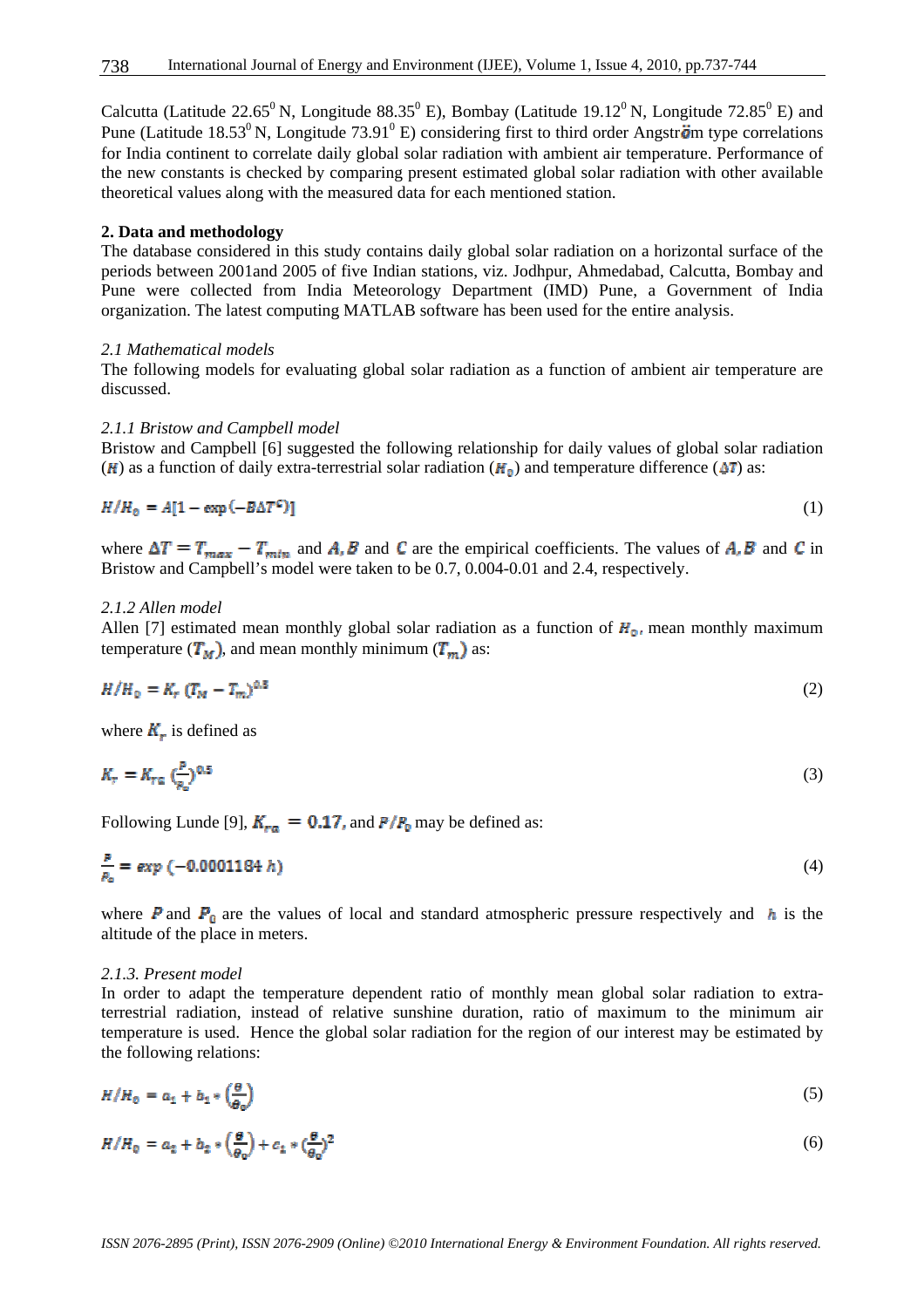$$
H/H_0 = a_2 + b_2 \cdot \left(\frac{\theta}{\theta_0}\right) + c_2 \cdot \left(\frac{\theta}{\theta_0}\right)^2 + d \cdot \left(\frac{\theta}{\theta_0}\right)^3 \tag{7}
$$

where  $\theta$  and  $\theta_0$  are the maximum and minimum air temperature respectively and  $a_1 - a_2$ ,  $b_1 - b_2$ ,  $c_1 - c_2$  and **d** are regression constants. The accuracy of the constants is tested by comparing it with the measured data and with well known statistical tests the root mean square error (RMSE), mean bias error (MBE), t- statistic and the mean percentage error (MPE) for all considered stations. The RMSE (MJ/m<sup>2</sup> day), MBE (MJ/m<sup>2</sup> day), t- statistic and MPE (%) are as follows:

$$
RMSE = \left[ \sum \left( H_{i,c} - H_{i,m} \right)^2 \right] / p \right]^{0.5},\tag{8}
$$

$$
MBE = \left[ \left\{ \sum \left( \mathbf{H}_{i,c} - \mathbf{H}_{i,m} \right) \right\} / p \right],\tag{9}
$$

$$
t = \left[\frac{(p-1)MBE^2}{RMSE^2 - MBE^2}\right]^{\frac{1}{2}},
$$
\n(10)

$$
MPE = \left[\sum\{(\mathbf{H}_{i,m} - \mathbf{H}_{i,c})/\mathbf{H}_{i,m} * 100\}/p\right],\tag{11}
$$

where  $H_{i,c}$  and  $H_{i,m}$  are the i<sup>th</sup> calculated and measured values and p is the total number of observations. In general, a low RMSE is desirable. The positive MBE shows overestimation while a negative MBE indicates underestimation.

## **3. Results and discussion**

A least squares regression analysis was used to fit equations (5), (6) and (7) for the pairs of  $(H/H_0)$ and  $\left(\frac{\theta}{a_n}\right)$  values of whole year to obtain the regression constants  $a_1 - a_2$ ,  $b_1 - b_2$ ,  $c_1 - c_2$  and  $d$ . This analysis of data points provides the following first, second and third order polynomial correlations.

$$
H/H_0 = 0.2889 + 0.1562 * \left(\frac{\theta}{\theta_0}\right) \tag{12}
$$

$$
H/H_0 = -1.148 + 1.901 * \left(\frac{\theta}{\theta_0}\right) - 0.5109 * \left(\frac{\theta}{\theta_0}\right)^2 \tag{13}
$$

$$
H/H_0 = -5.159 + 9.126 * \left(\frac{\theta}{\theta_0}\right) - 4.766 * \left(\frac{\theta}{\theta_0}\right)^2 + 0.8201 * \left(\frac{\theta}{\theta_0}\right)^3 \tag{14}
$$

We have calculated the global radiation for Jodhpur, Ahmedabad, Calcutta, Bombay and Pune stations using the above equations and compared the results with the theoretical estimates of Bristow and Campbell [6] and Allen [7] as well as with measured data through Figures 1-5. To test the accuracy of the constants, the RMSE, MBE, t-test and MPE values are also calculated for all correlations and their comparison is presented in Table 1. From Figures 1-5 one can see that our third order correlation provides better estimation over first and second order correlations for the estimating global radiation for all the five locations. Comparison shows that Bristow and Campbell's [6] model for Ahmedabad, Calcutta and Pune shows higher values of global radiation due to higher values of temperature deference, however Allen [7] model gives satisfactory results. The new constants with our third order correlation provide more accurate estimates than Bristow and Campbell and Allen models for all locations under consideration. It is observed that the deviation for Bombay and Pune station is higher due to high value of the ratio of maximum to the minimum air temperature. The present new constants provide remarkable agreement between the measured and estimates of the global radiation with maximum and minimum deviations of 12.22 and 0.59% respectively for Jodhpur, Ahmedabad and Pune stations except for winter season. Further in Table 1 the low values of RMSE, MBE, t-test MPE proves that the proposed correlation (eq. (14)) can be used for the estimation of global solar radiation on a horizontal surface at any location of India.

*ISSN 2076-2895 (Print), ISSN 2076-2909 (Online) ©2010 International Energy & Environment Foundation. All rights reserved.*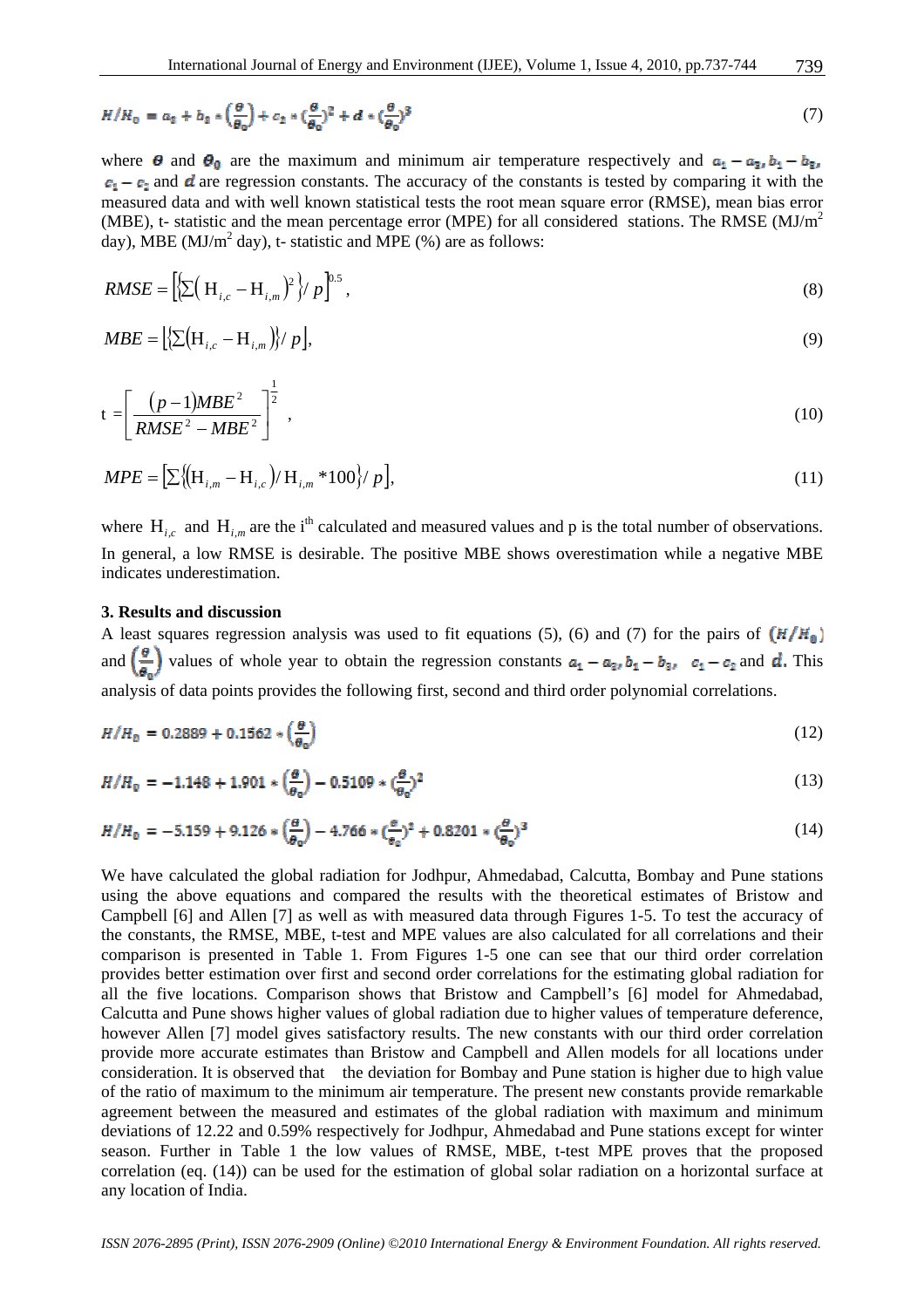

Figure 1. The measured and estimated mean monthly global solar radiation for Jodhpur, India.



Figure 2. The measured and estimated mean monthly global solar radiation for Ahmedabad, India.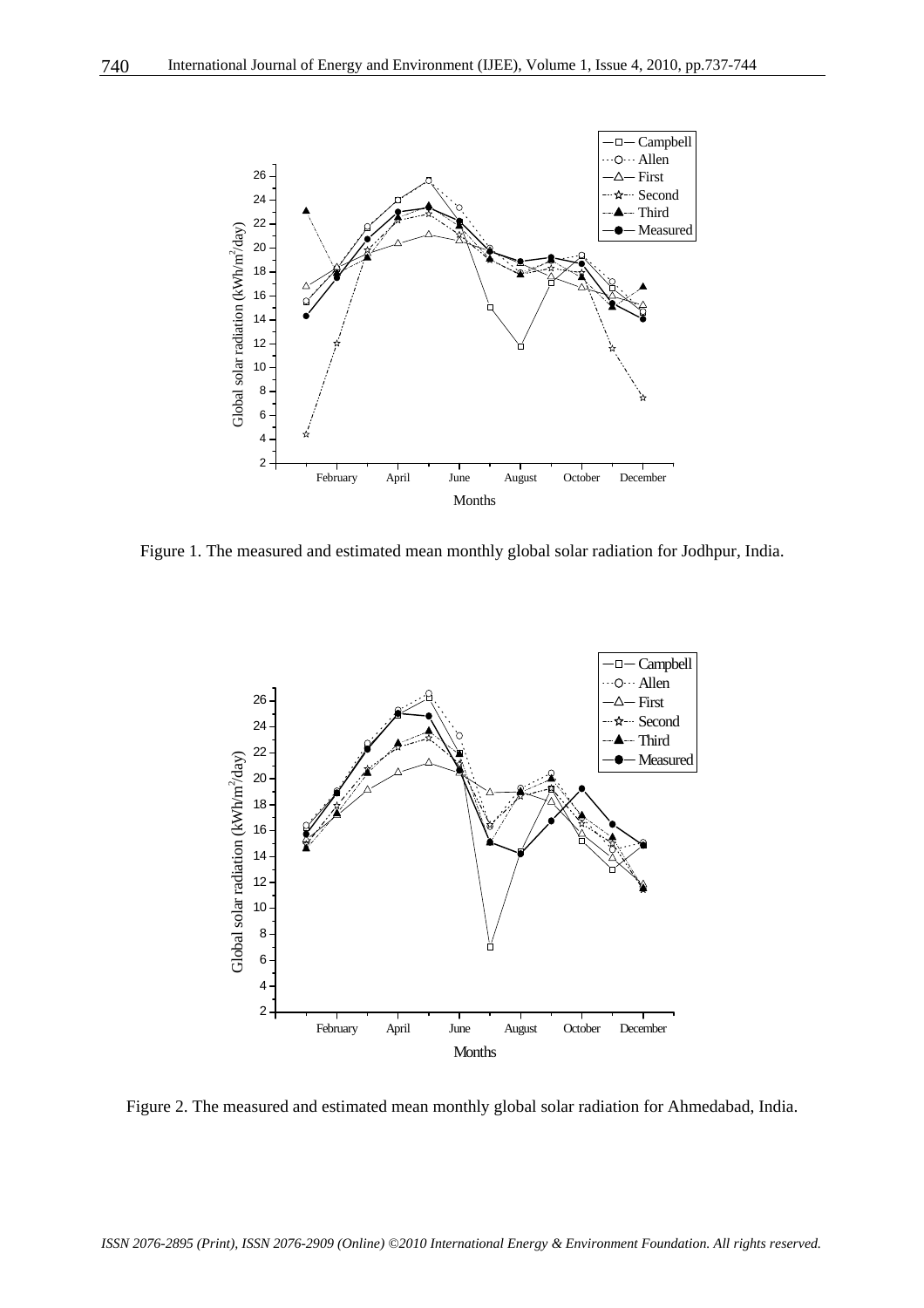

Figure 3. The measured and estimated mean monthly global solar radiation for Calcutta, India.



Figure 4. The measured and estimated mean monthly global solar radiation for Bombay, India.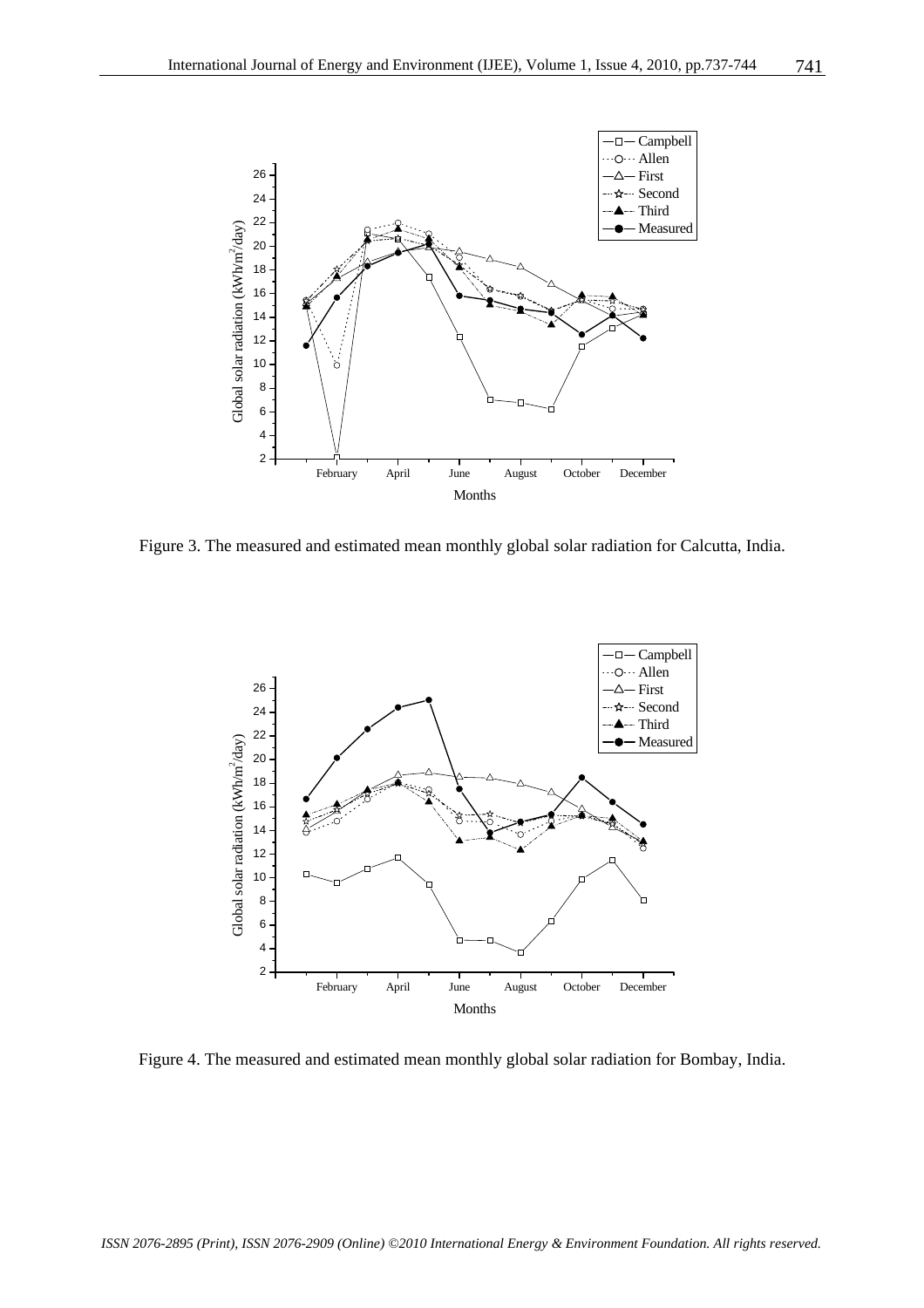

Figure 5. The measured and estimated mean monthly global solar radiation for Pune, India.

| <b>Stations</b> |             | Campbell [6] | Allen [7] | $\overline{1}^{\text{st}}$ Order | $2nd$ Order | $3rd$ Order |
|-----------------|-------------|--------------|-----------|----------------------------------|-------------|-------------|
|                 |             |              |           |                                  |             |             |
|                 | <b>RMSE</b> | 2.71         | 1.15      | 1.62                             | 3.99        | 1.33        |
| Jodhpur         | <b>MBE</b>  | 0.43         | 0.8       | $-0.54$                          | $-2.71$     | 0.11        |
|                 | t-test      | 0.16         | 0.96      | 0.35                             | 0.92        | 0.08        |
|                 | <b>MPE</b>  | 2.08         | $-4.39$   | 1.68                             | 17.08       | $-0.88$     |
|                 |             |              |           |                                  |             |             |
|                 | <b>RMSE</b> | 5.98         | 2.76      | 2.46                             | 2.06        | 1.86        |
| Ahmedabad       | <b>MBE</b>  | $-3.07$      | 1.33      | 1.96                             | 1.74        | 1.27        |
|                 | t-test      | 0.59         | 0.54      | 1.31                             | 1.57        | 0.93        |
|                 | <b>MPE</b>  | 19.62        | $-9.43$   | $-14.11$                         | $-12.41$    | $-9.08$     |
|                 |             |              |           |                                  |             |             |
|                 | <b>RMSE</b> | 6.13         | 2.55      | 2.44                             | 3.35        | 1.67        |
| Calcutta        | <b>MBE</b>  | $-3.56$      | $-0.59$   | $-0.21$                          | $-1.34$     | $-0.07$     |
|                 | t-test      | 0.71         | 0.23      | 0.08                             | 0.43        | 0.04        |
|                 | <b>MPE</b>  | 24.51        | 1.8       | $-3.16$                          | 6.91        | $-2.36$     |
|                 |             |              |           |                                  |             |             |
|                 | <b>RMSE</b> | 2.94         | 2.23      | 3.08                             | 2.28        | 2.32        |
| <b>Bombay</b>   | <b>MBE</b>  | $-0.81$      | 0.99      | $-1.06$                          | $-0.54$     | $-0.45$     |
|                 | t-test      | 0.28         | 0.49      | 0.37                             | 0.24        | 0.19        |
|                 | <b>MPE</b>  | 5.35         | $-5.95$   | 3.89                             | 1.91        | 1.63        |
|                 |             |              |           |                                  |             |             |
|                 | <b>RMSE</b> | 10.34        | 4.05      | 3.81                             | 3.88        | 3.55        |
| <b>Pune</b>     | <b>MBE</b>  | $-9.91$      | $-3.2$    | $-1.65$                          | $-2.81$     | $-2.83$     |
|                 | t-test      | 3.35         | 1.28      | 0.47                             | 1.05        | 1.32        |
|                 | <b>MPE</b>  | 54.23        | 15.66     | 6.12                             | 13.18       | 14.36       |

**Table 1.** The RMSE, MBE, t-test and MPE values for the different models.